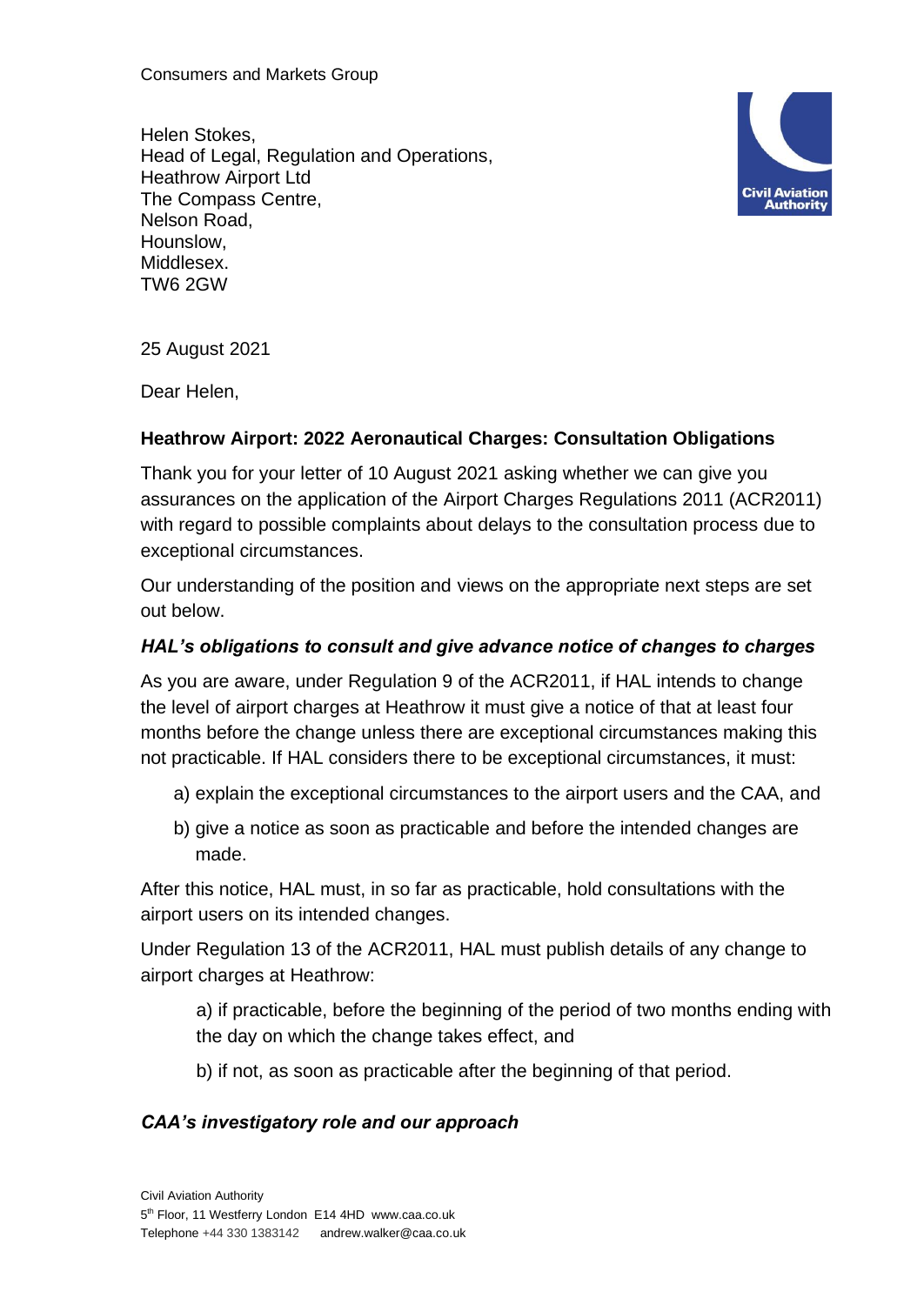Under Regulation 20 of the ACR2011, the CAA is under an obligation to investigate complaints as to whether an airport operator is failing to comply or has failed to comply with an obligation imposed on it by the ACR2011. If we were to receive such a complaint from a Heathrow airport user, we would have to consider all the relevant facts to the case and cannot give you assurance in relation to the outcome of any particular investigation that might arise.

Nonetheless, we would carefully consider any reasoning put forward by HAL that circusmstances were exceptional, including in relation to the current unprecedented circumstances:

- the delays to the H7 price control timetable, which mean there is greater uncertainty about the charge restriction conditions that will be in place for 2022, and the steps that the CAA intends to take (described in more detail below) to bring greater clarity to these matter over the remaining months of this year; and
- the wider and very great uncertainties that have been created by the pandemic and the effects of this uncertainty on the H7 price review and the range of airport charges that may emerge from the H7 price control setting process.

## *Next steps*

It is for HAL to decide, bearing in mind the above circumstances and having regard to the obligations under the ACR2011 and its economic licence, when to start its consultation process on changing airport charges, when to issue its decision giving notice of a new schedule of charges, when the new schedule of charges takes effect and whether exceptional circumstances justify a different approach to the normal consultation process and what is reasonably practicable given the difficult circumstances discussed above.

We note what you have said in your letter about attempting to reach agreement with airlines on an appropriate level of charges for 2022 and strongly support such negotitions. If no agreement is forthcoming HAL should ensure that its ACR2011 consultation explains the CAA's H7 process, including our intentions to (subject to final sign-off from the CAA Board in September) to:

- publish a key update for the H7 price control in our Initial Proposals at the end of September / early October;
- if no clear agreement exists between HAL and airlines at this time and we consider it necessary to the discharge our duties to protect consumers then in parallel with our Initial Proposals we intend to publish a notice consulting on a proposed licence modification to introduce a holding price cap for 2022 (that would be trued up against our final proposals in due course), based on